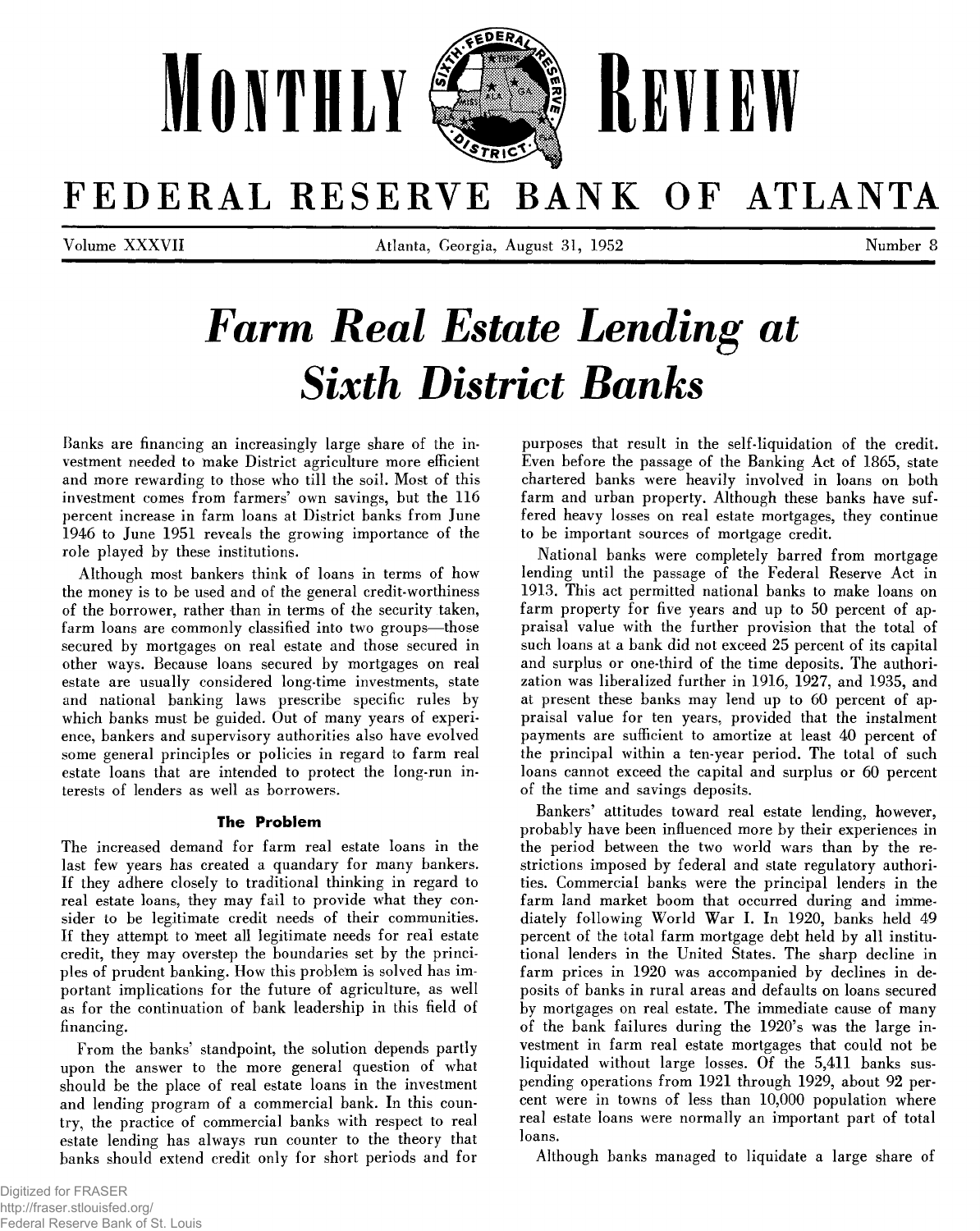their farm real estate loans during the 1920's, they still held 20 percent of the total held by institutional lenders in 1930. The collapse of farm prices in the early thirties brought about another forced and wholesale liquidation of farm mortgage indebtedness. Banks in agricultural areas again had heavy deposit withdrawals and many failed. A large number of the surviving banks incurred heavy losses because of the hurried sale of foreclosed real estate. By 1936, banks held only 11 percent of the farm mortgage debt that was held by institutional lenders.

The banks' experiences with real estate loans, and particularly farm real estate, indicate that such lending can be very hazardous. It should be stressed, however, that lending on real estate was not the only reason for bank failures or losses. Many other types of loans and investments became frozen assets. Some bankers in rural areas still believe that a conservative loan secured by a first mortgage on farm land is the safest type of loan they make and can cite their loss experience during the depression to substantiate their judgment.

Although the depression experience does not provide specific answers to the question of the place of real estate loans in commercial banks' lending programs, it does show that caution with respect to these loans is justified. All banks, therefore, probably will continue to set some upper limit on the amount of real estate loans held. For national banks this limit will probably be prescribed by law, and for state banks it will be based on past experience and judgment of the lending officers. In any event, it seems probable that both state and national banks will continue to have the problem of keeping real estate loans within reasonable limits.

The increased demand for real estate loans has come largely since 1946. During the war, construction activity was at a very low level and relatively little credit was needed for this purpose. Farm prices and incomes were very favorable and farmers repaid their farm mortgage loans rapidly. In spite of the increase in land values brought about by favorable incomes, farm transfers did not increase greatly. Many older farm operators continued to farm past the usual age of retirement and many young men who ordinarily would have started to farm during this period were called into the military service.

After the war the deferred demands for real estate credit began to be felt. In 1946, banks were in an excellent position to meet these demands. During the five years ending January 1, 1951, for example, District banks increased their holdings of farm real estate loans by approximately 120 percent. Of the total farm mortgage debt held by institutional lenders in 1946, commercial banks had only 19 percent; by 1951, commercial banks had brought their share to 29 percent.

|  |  |  |  |  | FARM MORTGAGE DEBT HELD BY INSTITUTIONAL LENDERS |  |
|--|--|--|--|--|--------------------------------------------------|--|
|--|--|--|--|--|--------------------------------------------------|--|

|                                               |        |       | Amount, (in Millions of Dollars) |      | Percent Held by Commercial<br>Banks |      |
|-----------------------------------------------|--------|-------|----------------------------------|------|-------------------------------------|------|
|                                               | 1940   | 1946  | 1951                             | 1940 | 1946                                | 1951 |
| Alahama. $\ldots$                             | 50.6   | 38.4  | 51.0                             | 9.5  | 15.1                                | 29.1 |
| Florida                                       | 22.1   | 16.3  | 37.4                             | 13.0 | 20.1                                | 18.8 |
| Georgia                                       | 64.3   | 48.7  | 65.2                             | 10.6 | 18.0                                | 32.5 |
| Louisiana                                     | 41.3   | 34.5  | 42.1                             | 14.7 | 14.6                                | 27.2 |
| Mississippi                                   | 72.9   | 60.8  | 84.2                             | 11.2 | 11.3                                | 17.2 |
| $T$ ennessee                                  | 70.0   | 44.8  | 62.7                             | 16.9 | 35.4                                | 48.5 |
| $\alpha$ , and $\alpha$ , $\alpha$ , $\alpha$ | າດ 1 ຕ | 049 E | <b>249 A</b>                     | 197  | 18 Q                                | 90 N |

Digiti $\frac{\text{Six th}}{\text{Dist}}$  **Pistrice** States . . 321.2 243.5 342.0 12.7 18.9 29.0

http://fraser.stlouisfed.org/

Federal Reserve Bank of St. Louis

In addition to what might be termed the normal increase in demand for real estate credit brought about by the war, recent adjustments in District agriculture have also increased the demand. These adjustments have consisted largely of a shift toward livestock and an increase in the size of the average farm business. Both these developments involve larger amounts of invested capital and an increased demand for investment or capital credit as distinguished from operating credit. Although the demand for operating credit has also grown during this period, there is considerable evidence that much of this credit is being used for capital or investment purposes.

#### **Some Examples**

How the increased demands for real estate credit have been reflected in the lending activities of District banks can be illustrated by recent developments at a few selected banks. The banks used for illustration are located in small towns in agricultural areas and depend upon agriculture for a large share of their deposit and loan business.

Bank A experienced the typical rapid rise in deposits during the war, and in 1946 its deposits nearly reached the three million dollar mark. At that time, loans amounted to only 15 percent of total deposits and real estate loans were only 21 percent of time deposits. Real estate loans to farmers accounted for 89 percent of total real estate loans outstanding. From 1946 to 1951, all types of loans increased rapidly, and in the latter year loans amounted to 43 percent of total deposits. Total real estate loans were 62 percent of time deposits, slightly in excess of the legal limit for national banks. Real estate loans were about the same proportion of total loans in 1951 as in 1946. The total increase in real estate loans was about evenly divided between urban and farm loans with the result that farmers were receiving only 46 percent of the real estate credit extended in 1951. Time deposits increased during the fiveyear period, but at a much slower rate than real estate loans.

Bank B also had a sharp increase in deposits during the war and a reduction in loans. By 1946, this three-milliondollar bank had only 12 percent of its deposits loaned out and total real estate loans were only 30 percent of time deposits. Real estate loans to farmers accounted for 36 percent of total real estate loans. This bank also had demands for all types of loans after the war and by 1951, total loans amounted to 51 percent of total deposits. Total real estate loans were 132 percent of time deposits, with farm loans accounting for 56 percent of all real estate loans. Most of the increase in real estate loans, in other words, resulted from increased credit demands by farmers. In contrast to Bank A, this bank had a decline in time deposits from 1946 to 1951, which also brought it closer to a point of decision in regard to its real estate loans.

Bank C increased its total loans from 37 percent of total deposits in 1946 to 59 percent in 1951. Here the restricting influence on real estate loans may stem more from the total loan and deposit relationship than from the specific increase in real estate loans. Real estate loans increased from 46 percent of time deposits in 1946 to 72 percent in 1951. In contrast to Bank B, most of the gain was in urban real 'estate loans.

At Bank D, loans increased from 12 percent of total deposits in 1946 to 42 percent in 1951. Although real estate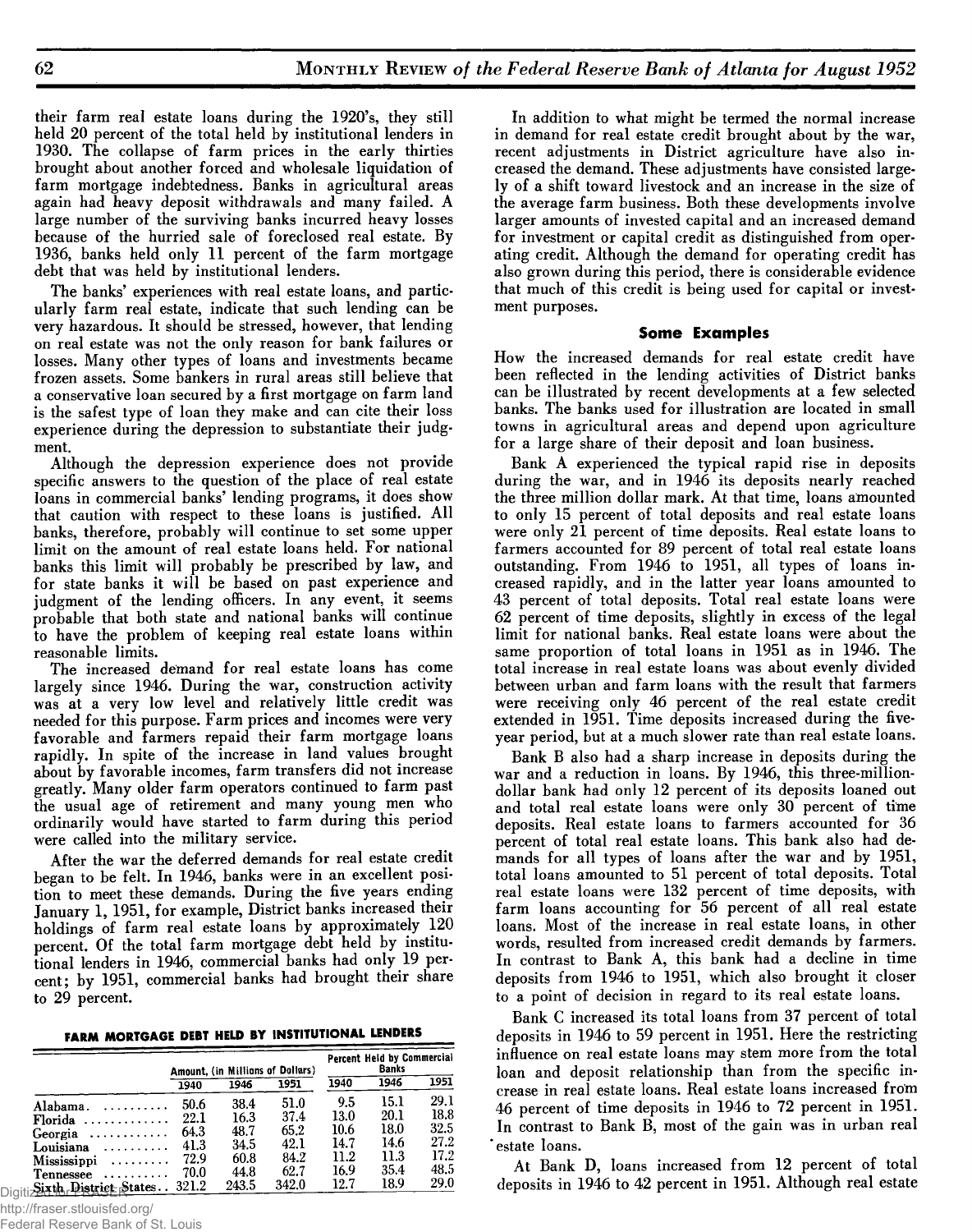loans increased rapidly during this period, they amounted to only 43 percent of time deposits in 1951. This favorable relationship arose largely because time deposits have always been large in relation to total deposits at this bank. Real estate loans are about as large a proportion of total loans and of total deposits at Bank D as at the banks mentioned earlier.

These case histories show that individual banks have arrived at a point of decision with respect to their real estate loans for a variety of reasons. There is no evidence that any of them had to turn to real estate loans in order to build up their loan volume. The increases in real estate loans appear to reflect only the increased demands for this type of credit. The stronger demand for farm real estate credit, however, probably is mainly responsible for bankers' renewed interest in the legal and prudent restraint on real estate lending.

Bankers in agricultural areas of the District have an interest in agriculture that goes beyond the mere fulfillment of farmers' financial needs. Individual bankers and the state associations, through their agricultural committees have conducted tours, sponsored credit schools, promoted farm youth activities, and assisted in the establishment of marketing facilities for the purpose of helping farmers to increase their earning power. They have also encouraged farmers to embark on such projects as pasture improve-

BANK A <sup>1</sup>*i* **BANK B 3000 3000** / **\ 2500** / **2500** TOTAL" \ *FOTAL* 2000 2000 **1500 1500** TOTAL<br>1.0ANS - - - 4 1000 1000  $TOTAL -$ *J* 4 / r LOANS *t* AL **V**  $\bigwedge$   $\bigwedge^r$   $\bigwedge^r$  **REAL E** iSTATE N S l **500**  $\ell_{\rm cool}$   $\rightarrow$   $\lambda$ **500** *M* → TOTAL ^ *+* R. E. LOANS 0EP^ 'J S - • OF TIME OF  $\mathcal{F} = \mathcal{F} \mathcal{F} \mathcal{F} \mathcal{F} \mathcal{F} \mathcal{F} \mathcal{F} \mathcal{F} \mathcal{F} \mathcal{F} \mathcal{F} \mathcal{F} \mathcal{F} \mathcal{F} \mathcal{F} \mathcal{F} \mathcal{F} \mathcal{F} \mathcal{F} \mathcal{F} \mathcal{F} \mathcal{F} \mathcal{F} \mathcal{F} \mathcal{F} \mathcal{F} \mathcal{F} \mathcal{F} \mathcal{F} \mathcal{F} \mathcal{F} \mathcal{F} \mathcal{F} \mathcal{F} \mathcal{F} \mathcal$ 0 T <del>i a i l i a a a a a</del> **(941 1945 1950 1941 1950** THOUSANDS OF DOLLARS THOUSANDS OF POLLARS —<br>— **BANK C BANK D 3000 3000** / **2500 2500** STOTAL<br>| DEPOSITS TOTAL<br>DEPOSITS 2000 2000 **1500 1500** TAL TO TA L *M*<sup>V</sup> s 1000 10ANS **\*** ans ( 1000 W 60% OF <sup>V</sup>*M* TOTAI *\** TIME DEPOSITS **/ RE** LOANS **500 500** • > — **TIME DEPS**  $\blacktriangledown$   $\epsilon$  farm  $\epsilon$ . Loans LOANS / , . . . . . . . . . . . . **............ ...................**j, ••••••••••••• ••••••  $\circ$  $\mathbf{o}$  $\sqrt{950}$ 1945

#### **LOANS AND DEPOSITS AT SELECTED BANKS**

THOUSANDS OF DOLLARS

1950

....."i— r

ment, land clearing, fencing, and the enlargement of livestock herds. Often the farmer must borrow part of the money used for these purposes.

Bankers have met most of these loan demands without taking a real estate mortgage as security. A survey of farm loans at District banks in 1950 showed that real estate, or a combination of collateral that included real estate, was used on only 9 percent of the loans made and was not used with any greater frequency on livestock expansion loans than on crop production loans. Of the money borrowed 27 percent was used to begin or expand livestock enterprises. Of the livestock expansion loans, 46 percent were made with some verbal understanding about a renewal. Bankers, in other words, are now extending large amounts of so-called "intermediate" farm credit. As farmers go further into their livestock expansion program, however, and as the demand for this type of credit grows, there is a question of whether banks should have the additional security provided by a mortgage on the farm. For banks that are approaching their legal or prudent limit on real estate loans, this is a serious question.

Because all banks are not subject to the same restrictions, it is difficult to ascertain just how many banks are nearing their limit. The current situation at the national banks, however, may be indicative. On June 30, 1951, about 27 percent of the national banks held real estate loans amounting to 80 percent or more of their legal limit. Of the national banks with less than 3.5 million dollars of deposits, 38 percent had real estate loans amounting to 80 percent or more of their legal limit. About one-fourth of the national banks with deposits of 3.5 million dollars to 10 million had 80 percent or more of their legal limit in real estate loans. For all national banks with deposits of less than one million dollars, aggregate real estate loans amounted to 80 percent of the aggregate legal limit. For banks with deposits of one million dollars to 3.5 million, real estate loans amounted to 67 percent of the aggregate legal limit; and for those with deposits of 3.5 million dollars to 7 million, the figure was 58 percent at the middle of 1951.

These figures indicate that about one-fourth of the national banks are now at a point where they must be concerned about further expansion of their real estate loan volume. They also show that the problem is concentrated largely in the smaller banks, which, of course, are the ones most concerned with farm credit.

Tabulations by type of farming areas indicate that banks located in areas where farm credit is an important part of the total loan business are more heavily involved in real estate loans than are banks in areas where agriculture is less important. Within farming areas, the tendency for the smaller banks to be nearer their legal limit on real estate loans persists.

This does not mean, however, that the smaller banks have approached their limit primarily because of extensions of farm credit. Of the banks with deposits of less than 3.5 million dollars and with real estate loans amounting to 80 percent or more of their legal limit, 59 percent had less than a third of their total real estate loans in farm real estate loans.

Digitized for FRASER http://fraser.stlouisfed.org/ Federal Reserve Bank of St. Louis

THOUSANDS OF DOLLARS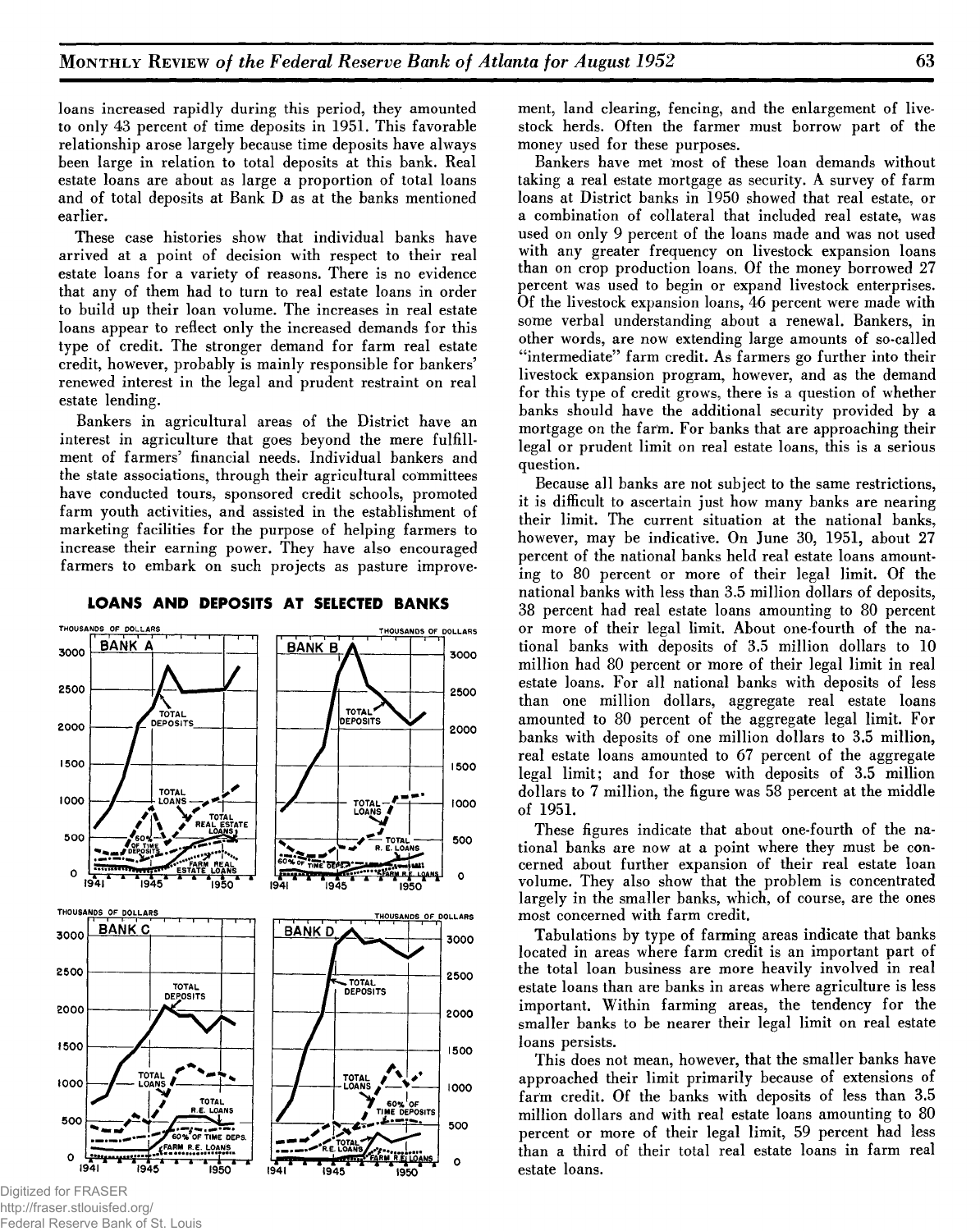The stricter regulations concerning the aggregate amount of real estate loans at national banks, compared with state banks, are reflected in their lower proportion of real estate loans to total loans and to time deposits. On June 30, 1951, at banks with deposits of one million to 3.5 million dollars, for example, real estate loans were 28 percent of total loans at national banks and 36 percent of the total at state mem-

**REAL ESTATE LOANS AT NATIONAL AND STATE MEMBER BANKS**

|                                              | Deposit Size of Bank (in Millions of Dollars) |         |         |    |  |
|----------------------------------------------|-----------------------------------------------|---------|---------|----|--|
| REAL ESTATE LOANS                            | <b>Less Than</b>                              | $1.3 -$ | $3.5 -$ |    |  |
| As Percent of Total Loans<br>National Banks  | 26                                            | 28      | 25      | 24 |  |
| State Members<br>As Percent of Time Deposits | 25                                            | 36      | 34      | 31 |  |
| National Banks                               | 48                                            |         | 35      | 30 |  |
| State Members                                | 55                                            | 65      |         | 36 |  |

ber banks. For this same size group, real estate loans were 40 percent of time deposits at national banks and 65 percent of time deposits at state member banks.

Because of large fluctuations in deposits and loan demands from area to area and from bank to bank within an area, it is not possible to devise a rigid formula for determining a prudent limit for real estate loans. If it is assumed, however, that bankers as a group have been exercising reasonable caution, the deviation from average ratios of loans to deposits and of real estate loans to total loans by any particular bank is a rough measure of how near it is to a prudent limit. It may be safe to assume that a bank which is above the average in ratio of loans to deposits and far above the average in ratio of real estate loans to total loans, is at or near the limit dictated by prudence. Among District banks with deposits of 10 million dollars or less, loans amounted to about 35 percent of deposits, and real estate loans accounted for 28 percent of all loans. Of the banks that had more than 35 percent of their deposits loaned out, 8 percent had more than half of their loans in real estate loans.

#### **Implications**

The farm real estate credit situation described here has at least two important implications. One is that some farmers will have to look beyond their local bank if they continue to expand their use of this type of credit. The other is that some bankers may have to devise new policies in regard to these loans if they are to continue to strengthen the position of leadership they have assumed in the farm financing field.

Although District farmers have other sources of real estate credit available such as federal agencies, insurance companies, and individuals, most of them prefer to use their local bank. The principal reason for this preference is that banks offer superior service. The banker usually knows the farmer's character, financial capacity, farming ability, and in addition, has a good idea of the value of the property offered as collateral. As a result, closing and servicing costs are low and the loan can be closed very quickly. Since individual banks do not have to follow any complicated set of rules or regulations prescribed by a

Digitized for FRASER http://fraser.stlouisfed.org/ Federal Reserve Bank of St. Louis central or national office as is the case with some other institutional lenders, they can be more flexible in the terms and conditions of loans granted.

For District farmers, however, the greatest single advantage possessed by banks is that they will lend relatively small sums for short periods. Most insurance companies, for example, do not like to make real estate loans for less than five years or for less than five thousand dollars. Because of their low costs and flexible arrangements, banks can and do make this kind of loan with benefits to themselves and to their customers. Farmers, therefore, have a vital interest in the continued expansion of real estate lending at commercial banks.

Since the end of World War II, commercial banks have achieved a greater position of leadership in farm financing than at any time in the last 30 years. A skillful handling of the farm mortgage loan problem is essential if they are to retain and expand this leadership. It does seem certain, on the other hand, that the present is a poor time for any relaxation of the restrictive and cautious policies followed by all institutional lenders on farm property during and since the war. These policies have undoubtedly promoted the financial stability of agriculture and have helped prevent a disastrous farm land boom such as that of the twenties. Furthermore, many farmers are operating on such a high level of costs that a decline in farm prices coupled with an increase in fixed costs, such as mortgage loan repayments, could bring serious difficulties.

What is needed are bank lending policies that will continue to encourage farmers to make capital investments that will increase their efficiency, that will enable banks to retain their position of leadership in farm lending, but will also keep total real estate loans within safe limits. Such a policy must go beyond the policy that has been followed at most banks, that is, the meeting of all legitimate credit demands as they arise. It must provide a definite guide in determining the kind of loans a bank will make. It should be based upon the goals that a particular bank wishes to attain and upon the needs of the community served. A bank, for example, that wished to promote the establishment of Grade A dairies might find it necessary to curtail real estate loans on urban property and loans for the purchase of farms in order to have sufficient funds available for the dairy development. The bank, in other words, would be reserving what might be termed its real estate lending power for the purpose that its management believed would make the greatest contribution to the economic growth of the community.

How well such a policy would work might depend partly upon the performance of other institutional lenders such as insurance companies and the federal agencies. The bank, for example, would be in a much better position to reject an application for a real estate loan it did not wish to make if it could send the prospective borrower to a satisfactory source of credit. In any event, policies with respect to real estate loans deserve careful consideration by bankers who are serving agricultural areas. Banks can render the greatest service to farmers and can use their own resources most profitably and safely by concentrating on the kind of real estate loans they are best fitted to make.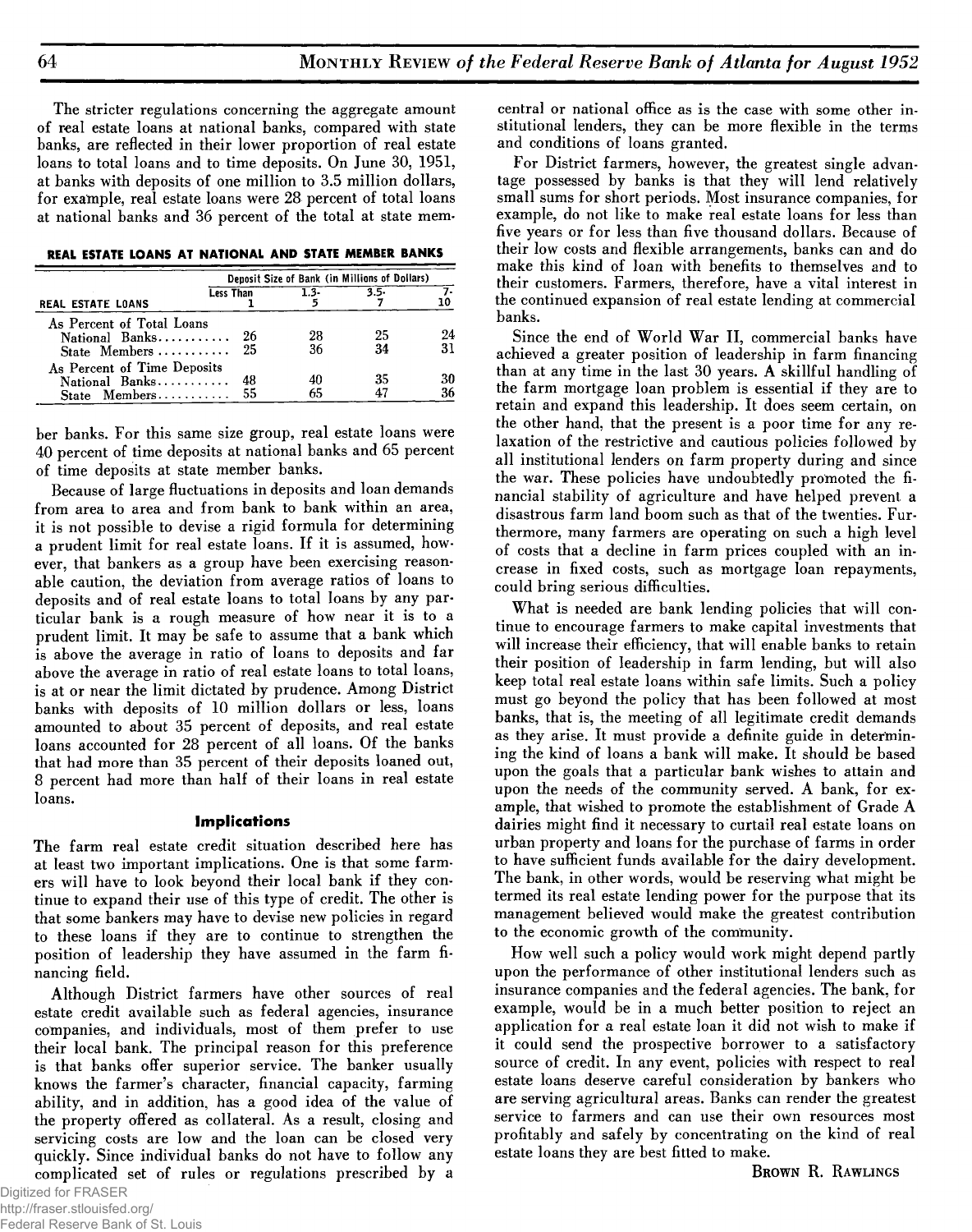## *District Business Conditions* The Outlook for Bank Credit

Usually, by the end of summer, member banks in this District find their total loans lower than at the first of the year. This year, however, their loans outstanding were 67 million dollars greater at the end of July than at the first of the year. The growth, however, probably did not continue through August.

Demands for bank credit strong enough to offset seasonal declines merit attention, if only for possible clues about future demands. They also merit attention because they ended the less-than-national increase in loans at District banks that occurred during 1951.

Of the 2.1 billion dollars of total loans outstanding at District member banks at mid-year, about 45 percent were to commercial and industrial concerns. Consumer loans accounted for roughly 20 percent of the total, and real estate loans for about 15 percent. Loans to farmers accounted for 4 percent, and other types, including single payment

**In 1952, LOANS at District member banks have consistently expanded in contrast with the decline occurring during the corresponding period last year.**



loans, made up the remainder. These proportions vary from bank to bank, of course, with agricultural loans assuming more importance at the smaller banks; at banks in cities of less than 2,500, loans to farmers amounted to 37 percent of total loans.

Lending to consumers, security purchasers, and farmers, however, explains most of this year's growth in total loans and the growth from last year. Between the first of the year and the end of June, total loans increased 70 million dollars; consumer loans increased 30 million dollars; loans for purchasing or carrying securities, 14 million; loans to farmers, 10 million; and real estate loans, 9 million. Single payment loans to individuals of over 3,000 dollars increased 6 million dollars. Commercial and industrial loans declined slightly although at the end of June this year they were 26 million dollars greater than a year ago. As a rule, small town bankers have been more active in extending credit than bankers in the larger cities.

During the remainder of this year, retail and wholesale merchants, the chief business borrowers, will need more Digitized for FRASER

credit to finance larger inventories and accounts receivable accompanying increased fall and winter sales. Also credit demands from many District manufacturers should be greater because manufacturing is usually stepped up during the latter part of the year. Although farm production loans ordinarily decline in the fall, commodity dealers will probably need credit to help finance the marketing of crops.

On the basis of past experience, seasonal influences can be expected to cause about a 7-percent rise in loans outstanding from the end of August through the end of the year. A forecast of demands for credit at District banks during the remainder of the year, however, also requires an analysis of how credit demands arising from changing business conditions may add strength or weakness to seasonal demands.

#### **Trade Credit**

Trade demand for working capital credit is, of course, basically dependent on the sales outlook as forecast by the businessman. On the basis of seasonal influences, department store operators, for example, can safely forecast that sales and stocks will rise in the last half of the year, whereas cash receipts in relation to sales will decline. Consumer purchases at District department stores in December normally jump about 110 percent above the July level. Since 60 cents of each dollar sale is made on credit, working capital requirements naturally increase. In anticipation of the greater volume of sales in December, moreover, department stores add to inventories so that the peak level in November is usually 14 percent greater than in July.

But the merchant must also consider other factors that may strengthen or weaken the seasonal pattern, and to some extent these considerations are based upon his recent experiences. Thus, in determining inventory policy he must consider the level of stocks in relation to sales. Despite steady

**The growth in LOANS at SIXTH DISTRICT MEMBER BANKS from June 1951 to June 1952 has been greatest in smaller cities.**

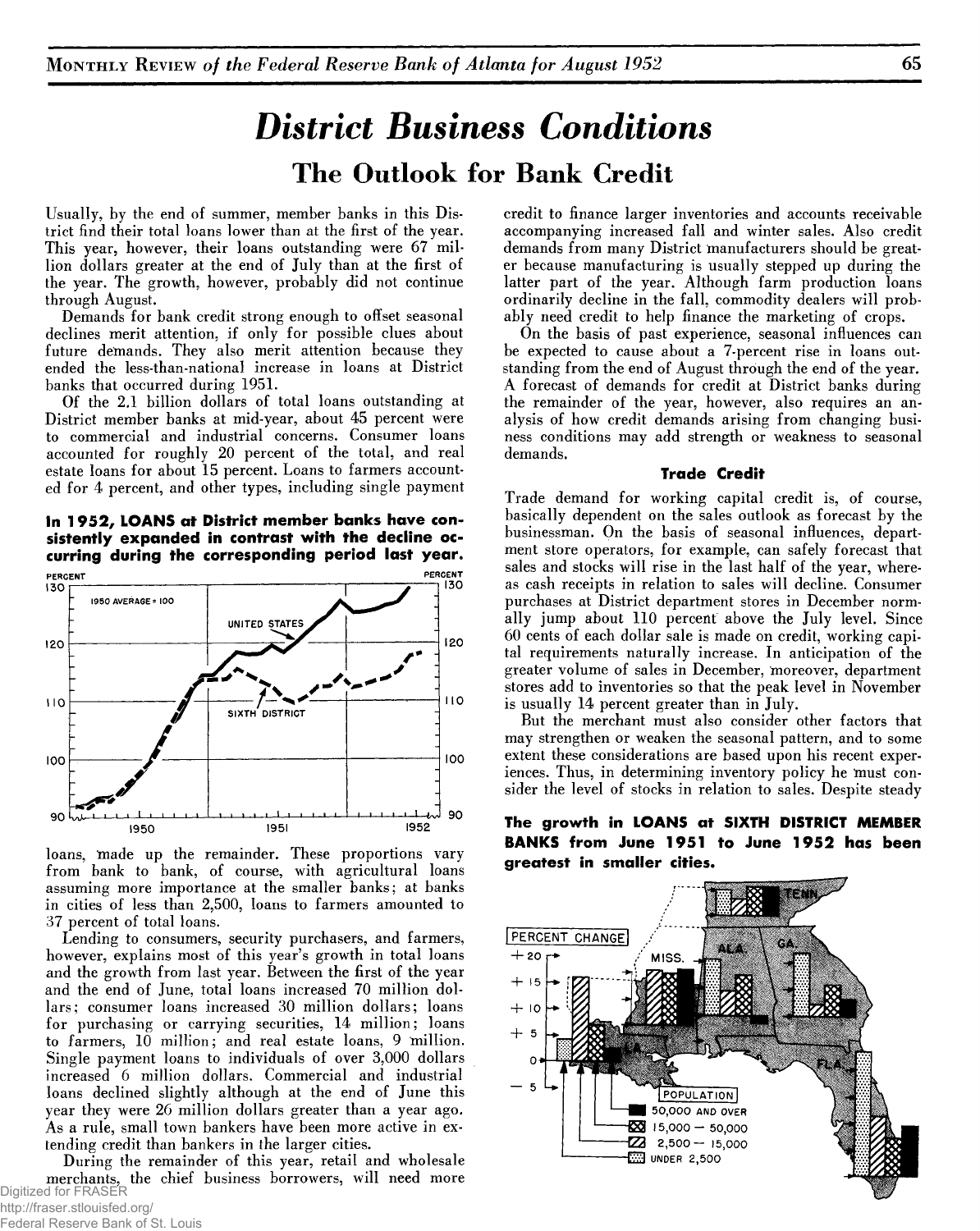liquidation, District department store stocks for the first six months of 1952 averaged higher in relation to sales than in other postwar years except 1951, which is primarily because of larger stocks of consumer durables. For nondurables, which account for 80 percent of department store sales, the ratio is more in line with the average for 1947-50 than is the ratio for durables. Some accumulation, therefore, may be necessary to meet even the seasonal demand.

In addition to credit demands for financing inventories, the merchant must also consider how his working capital needs will be influenced by current repayment practices on the part of his customers. Seasonal changes in repayment practices are indicated by the relationship between cash receipts and sales. Cash receipts at District department stores are generally higher in relation to sales in the first part of the year because of repayments on credit sales made during the last part of the preceding year, and lower in the last half of the year because of the growth in credit sales. There is, however, another trend apparent in people's repayment practices that is indicated by the relationship between cash receipts and stocks and receivables combined. Peaks and troughs of cash receipts during 1951 and 1952 have tended to lag only about one month behind corresponding highs and lows of combined stocks and receivables. In earlier years the lag was somewhat greater.

During 1951, consumers in the District repaid their department, furniture, and household appliance store instalment debts at an ever increasing pace while taking progressively more time to dispose of charge account obligations at department stores. In January 1951, instalment accounts at department stores were outstanding for an average of 13 months; by December the average time was 10 months. At household appliance stores, the change was even more striking. In 1952, however, the repayment period began to lengthen and with the suspension of Regulation W in May, it probably has risen further, thereby increasing the cash receipts lag and the demand for credit.

Trade demand for credit during the last half of 1952 undoubtedly will rise. Whether this demand will be above or below seasonal expectations depends on the degree to which rising needs to carry accounts receivable will be offset by the probable less-than-seasonal expansion in inventory financing.

#### **Industrial Credit**

Industrial activity, as indicated by employment figures, normally becomes stronger in the second half of the year, particularly in the textile, chemical, apparel, and food processing industries. To date, employment in these major District industries has followed, fairly closely, the seasonal pattern with the exception of the apparel business. Apparel employment has risen steadily since January, and contraseasonally in April, May, and June. Increasing demands for credit in these industries during the remainder of 1952 will probably more than offset declining demands in others, such as construction and primary metals, which do not normally show a gain in the last half of the year.

Bank loans, according to limited data, have also followed this seasonal trend. Industrial credit demands this fall will depend essentially on the extent to which new orders can be filled out of current inventories. Since inventories through May 1952 were still high in relation to sales, a moderate increase in consumer demand could probably be Digitized for FRASER

### **Sixth District Statistics** INSTALMENT CASH LOANS

|                                                                                                                                                                                                                                                                                                                                                                                                                                                                                 |                 |                       | Volume                                                    |                                   | <b>Outstandings</b>   |                                                                                       |
|---------------------------------------------------------------------------------------------------------------------------------------------------------------------------------------------------------------------------------------------------------------------------------------------------------------------------------------------------------------------------------------------------------------------------------------------------------------------------------|-----------------|-----------------------|-----------------------------------------------------------|-----------------------------------|-----------------------|---------------------------------------------------------------------------------------|
|                                                                                                                                                                                                                                                                                                                                                                                                                                                                                 | Report-         |                       | <b>Percent Change</b>                                     |                                   | Percent Change        |                                                                                       |
|                                                                                                                                                                                                                                                                                                                                                                                                                                                                                 | ina             |                       | July 1952 from                                            |                                   | July 1952 from        |                                                                                       |
|                                                                                                                                                                                                                                                                                                                                                                                                                                                                                 | No. of          |                       | June                                                      | July                              | June                  | July                                                                                  |
| Lender                                                                                                                                                                                                                                                                                                                                                                                                                                                                          | Lenders         |                       | 1952                                                      | 1951                              | 1952                  | 1951                                                                                  |
| Federal credit unions                                                                                                                                                                                                                                                                                                                                                                                                                                                           | 37<br>$\sim$    |                       | $\overline{-23}$                                          | $+52$                             | $+3$                  | +5                                                                                    |
| State credit unions                                                                                                                                                                                                                                                                                                                                                                                                                                                             | 17<br>$\cdot$ . |                       | -25                                                       | $+51$                             | $+5$                  | $+29$                                                                                 |
| Industrial banks                                                                                                                                                                                                                                                                                                                                                                                                                                                                | 10              |                       | -7<br>4                                                   | $+7$                              | $+1$                  | $+10$<br>$+13$                                                                        |
| Industrial loan companies<br>Small loan companies                                                                                                                                                                                                                                                                                                                                                                                                                               | 11<br>36        |                       | $+2$                                                      | +8<br>$+18$                       | $+0$<br>+2            | $+13$                                                                                 |
| <b>Commercial banks</b>                                                                                                                                                                                                                                                                                                                                                                                                                                                         | 33              |                       | +0                                                        | $+46$                             | $+3$                  | $+14$                                                                                 |
|                                                                                                                                                                                                                                                                                                                                                                                                                                                                                 |                 |                       |                                                           | RETAIL FURNITURE STORE OPERATIONS |                       |                                                                                       |
|                                                                                                                                                                                                                                                                                                                                                                                                                                                                                 |                 |                       |                                                           |                                   | <b>Percent Change</b> |                                                                                       |
|                                                                                                                                                                                                                                                                                                                                                                                                                                                                                 |                 | Number<br>of Stores   |                                                           |                                   | July 1952 from        |                                                                                       |
| I tem                                                                                                                                                                                                                                                                                                                                                                                                                                                                           |                 | Reporting             |                                                           | <b>June 1952</b>                  |                       | <b>July 1951</b>                                                                      |
| <b>Total sales</b>                                                                                                                                                                                                                                                                                                                                                                                                                                                              |                 | 134                   |                                                           | $\overline{-15}$                  |                       | $+29$                                                                                 |
| Cash sales                                                                                                                                                                                                                                                                                                                                                                                                                                                                      |                 | 118                   |                                                           | $-10$                             |                       | -1                                                                                    |
| Instalment and other credit sales                                                                                                                                                                                                                                                                                                                                                                                                                                               |                 | 118                   |                                                           | -17                               |                       | $+34$                                                                                 |
| Accounts receivable, end of month                                                                                                                                                                                                                                                                                                                                                                                                                                               |                 | 126                   |                                                           | $+3$                              |                       | $+37$                                                                                 |
| Collections during month                                                                                                                                                                                                                                                                                                                                                                                                                                                        |                 | 126                   |                                                           | $+2$                              |                       | +18<br>-8                                                                             |
| Inventories, end of month<br>$\sim$ $\sim$ $\sim$                                                                                                                                                                                                                                                                                                                                                                                                                               |                 | 90                    |                                                           | $+1$                              |                       |                                                                                       |
|                                                                                                                                                                                                                                                                                                                                                                                                                                                                                 |                 |                       |                                                           | WHOLESALE SALES AND INVENTORIES*  |                       |                                                                                       |
|                                                                                                                                                                                                                                                                                                                                                                                                                                                                                 |                 | <b>Sales</b>          |                                                           |                                   | <b>Inventories</b>    |                                                                                       |
|                                                                                                                                                                                                                                                                                                                                                                                                                                                                                 | No. of          | <b>Percent Change</b> |                                                           | No. of                            | <b>Percent Change</b> |                                                                                       |
|                                                                                                                                                                                                                                                                                                                                                                                                                                                                                 | Firms           | July 1952 from        |                                                           | Firms                             | July 31, 1952, from   |                                                                                       |
| Type of                                                                                                                                                                                                                                                                                                                                                                                                                                                                         | Report-         | June                  | July                                                      | Report-                           | June 30               | July 30                                                                               |
| Wholesaler                                                                                                                                                                                                                                                                                                                                                                                                                                                                      | ina             | 1952                  | 1951                                                      | ing                               | 1952                  | 1951                                                                                  |
| Automotive supplies                                                                                                                                                                                                                                                                                                                                                                                                                                                             | 4               | $+23$                 | $+4$                                                      | 4                                 | $+13$                 | ۹                                                                                     |
| $Electrical-Full-line$                                                                                                                                                                                                                                                                                                                                                                                                                                                          |                 | -8<br>$-2$            | $+14$<br>—17                                              |                                   | $\ddot{\phantom{1}}$  |                                                                                       |
| Wiring supplies<br>44<br>Appliances.                                                                                                                                                                                                                                                                                                                                                                                                                                            |                 |                       |                                                           |                                   |                       |                                                                                       |
|                                                                                                                                                                                                                                                                                                                                                                                                                                                                                 |                 |                       |                                                           |                                   | $^{+4}$               |                                                                                       |
|                                                                                                                                                                                                                                                                                                                                                                                                                                                                                 |                 | -7<br>$-6$            | $+69$<br>+17                                              |                                   | -6<br>-4              |                                                                                       |
| Hardware<br>Industrial supplies                                                                                                                                                                                                                                                                                                                                                                                                                                                 | 3357<br>13      | $+1$                  | —19                                                       |                                   | --5                   |                                                                                       |
| Jewelry                                                                                                                                                                                                                                                                                                                                                                                                                                                                         |                 | --8                   | $+1$                                                      |                                   | n                     |                                                                                       |
| Lumber and bidg. mat'ls                                                                                                                                                                                                                                                                                                                                                                                                                                                         | $\frac{4}{7}$   | +6                    | $\textcolor{red}{\textbf{+}}\textcolor{red}{\textbf{11}}$ |                                   | $+21$                 |                                                                                       |
| <b>Plumbing &amp; heating supplies.</b>                                                                                                                                                                                                                                                                                                                                                                                                                                         | 4               | -12                   | —0                                                        |                                   | -5                    |                                                                                       |
| Refrigeration equipment                                                                                                                                                                                                                                                                                                                                                                                                                                                         | $\ddot{6}$      | $+6$                  | $+30$                                                     | 34333536                          | -3                    |                                                                                       |
| Confectionery                                                                                                                                                                                                                                                                                                                                                                                                                                                                   | 6<br>10         | +12                   | $^{+7}$                                                   |                                   | --3                   |                                                                                       |
| Drugs and sundries $\ldots$ .<br>Dry $\mu$ oods                                                                                                                                                                                                                                                                                                                                                                                                                                 | 17              | $+9$<br>$+20$         | $+9$<br>$+4$                                              | ۇ<br>12                           | $^{+4}$               |                                                                                       |
| Groceries--Full-line                                                                                                                                                                                                                                                                                                                                                                                                                                                            | 39              | $+3$                  | $+13$                                                     | 28                                |                       |                                                                                       |
| Specialty lines .                                                                                                                                                                                                                                                                                                                                                                                                                                                               | 10              | $+10$                 | $+19$                                                     | 6                                 | $\frac{-3}{-5}$       |                                                                                       |
| Tobacco products                                                                                                                                                                                                                                                                                                                                                                                                                                                                | - 9             | -3                    | $+13$                                                     | 6                                 | +8                    |                                                                                       |
| <b>Miscellaneous</b><br>Total<br>$\mathbf{v} = \mathbf{v} + \mathbf{v} + \mathbf{v} + \mathbf{v} + \mathbf{v} + \mathbf{v} + \mathbf{v} + \mathbf{v} + \mathbf{v} + \mathbf{v} + \mathbf{v} + \mathbf{v} + \mathbf{v} + \mathbf{v} + \mathbf{v} + \mathbf{v} + \mathbf{v} + \mathbf{v} + \mathbf{v} + \mathbf{v} + \mathbf{v} + \mathbf{v} + \mathbf{v} + \mathbf{v} + \mathbf{v} + \mathbf{v} + \mathbf{v} + \mathbf{v} + \mathbf{v} + \mathbf{v} + \mathbf$<br>$\blacksquare$ | 15<br>162       | 6<br>$+1$             | $+5$<br>$+11$                                             | 11<br>100                         | -2<br>-1              | +8<br>27<br>-15<br>-9<br>$-12$<br>+17<br>-12<br>+17<br>-21<br>-5<br>+10<br>$+4$<br>-8 |

#### DEPARTMENT STORE SALES AND INVENTORIES\*

|                                                                                                                                                                                                                                                                                                                                                                                                                                                                               |                                                                                                                                                                                                      |                                                                                                                                                                                                        | Percent Change                                                                                                                                                                         |                                                                                         |                                                                                  |
|-------------------------------------------------------------------------------------------------------------------------------------------------------------------------------------------------------------------------------------------------------------------------------------------------------------------------------------------------------------------------------------------------------------------------------------------------------------------------------|------------------------------------------------------------------------------------------------------------------------------------------------------------------------------------------------------|--------------------------------------------------------------------------------------------------------------------------------------------------------------------------------------------------------|----------------------------------------------------------------------------------------------------------------------------------------------------------------------------------------|-----------------------------------------------------------------------------------------|----------------------------------------------------------------------------------|
|                                                                                                                                                                                                                                                                                                                                                                                                                                                                               |                                                                                                                                                                                                      | <b>Sales</b>                                                                                                                                                                                           |                                                                                                                                                                                        | Inventories                                                                             |                                                                                  |
|                                                                                                                                                                                                                                                                                                                                                                                                                                                                               |                                                                                                                                                                                                      | July 1952 from                                                                                                                                                                                         | Yr.-to-Date                                                                                                                                                                            | July 31, 1952, from                                                                     |                                                                                  |
| Place                                                                                                                                                                                                                                                                                                                                                                                                                                                                         | June<br>1952                                                                                                                                                                                         | July<br>1951                                                                                                                                                                                           | 1952.<br>1951                                                                                                                                                                          | June 30<br>1952                                                                         | July 31<br>1951                                                                  |
| ALABAMA<br>Birmingham.<br>Mobile .<br>Montaomery.<br><b>FLORIDA.</b><br>Jacksonville<br>Miami.<br>Orlando<br>St. Petersburg<br>Tampa<br><b>GEORGIA.</b><br>Atlanta**<br>Augusta.<br>Columbus.<br>$\mathbf{r}$ , $\mathbf{r}$ , $\mathbf{r}$ , $\mathbf{r}$<br>Macon<br>Rome**<br>Savannah**<br>$\cdots$<br>LOUISIANA.<br><b>Baton Rouge.</b><br>$\mathbf{r}$ . The set of $\mathbf{r}$<br>New Orleans.<br>$\sim$ $\sim$ $\sim$<br>MISSISSIPPI<br><b>Jackson</b><br>Meridian** | $-20$<br>$-21$<br>$-18$<br>$-15$<br>$-14$<br>$-14$<br>$-12$<br>$-16$<br>$-14$<br>$-12$<br>$-17$<br>$-14$<br>$-24$<br>$-20$<br>$-25$<br>$-19$<br>$-19$<br>$-8$<br>$-13$<br>-8<br>$-16$<br>$-18$<br>و— | $+2$<br>-4<br>$+17$<br>$+4$<br>$+12$<br>$+12$<br>$+10$<br>$+6$<br>$^{\rm +11}$<br>$+16$<br>$+10$<br>$+7$<br>$+32$<br>$+13$<br>$+2$<br>$+9$<br>$+21$<br>$+16$<br>$+12$<br>$+16$<br>$+2$<br>$+1$<br>$+2$ | $+7$<br>$+4$<br>$+15$<br>$+6$<br>$+5$<br>$+7$<br>$+2$<br>$+4$<br>$+9$<br>+10<br>$+6$<br>$+2$<br>$+28$<br>$+8$<br>$+5$<br>$+2$<br>$+19$<br>$+9$<br>$+5$<br>$+9$<br>$+4$<br>$+3$<br>$+1$ | $-1$<br>$+2$<br>$+8$<br>$+1$<br>$+0$<br>$+0$<br>$+3$<br>$+8$<br>$+1$<br>$+1$<br>$^{+4}$ | —3<br>$^{\mathrm{+1}}$<br>-10<br>-15<br>8<br>-11<br>$^{-8}$<br>-12<br>-16<br>-19 |
| <b>TENNESSEE</b><br>an an an an<br>Bristol**.<br>Bristol-Kingsport-                                                                                                                                                                                                                                                                                                                                                                                                           | $-16$<br>$-24$                                                                                                                                                                                       | $+4$<br>—5                                                                                                                                                                                             | $+2$<br>┚                                                                                                                                                                              | $+2$                                                                                    | -10<br>-5                                                                        |
| Johnson City**<br>Chattanooga.<br>Knoxville.<br>Nashville<br><b>DISTRICT</b>                                                                                                                                                                                                                                                                                                                                                                                                  | $-19$<br>$-10$<br>$-15$<br>21<br>$-15$                                                                                                                                                               | $-7$<br>$+18$<br>$-7$<br>$+9$<br>$+10$                                                                                                                                                                 | -6<br>$+4$<br>-4<br>+9<br>$+7$                                                                                                                                                         | +0<br>+0<br>$^{+1}$                                                                     | g                                                                                |

**♦Includes reports from 122 stores throughout the Sixth Federal Reserve District.** \*\*In order to permit publication of figures for this city, a special sample has been con-<br>structed which is not confined exclusively to department stores. Figures for any such<br>non-department stores, however, are not used i **changes.**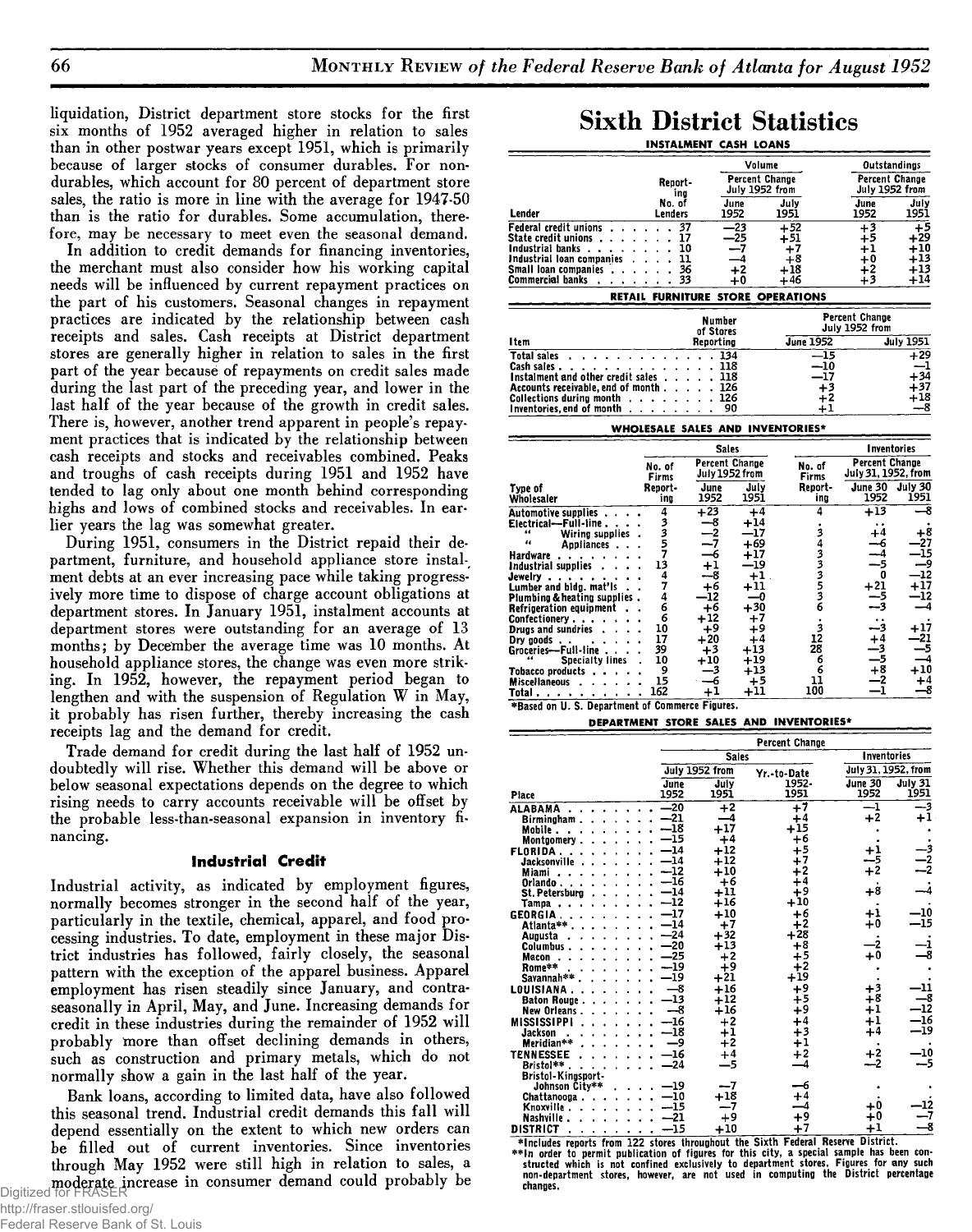**met without a noticeable rise in employment and production. On balance, unless there is a sharper increase in demand for textile products than has been apparent so far, or unless over-all demands for consumer goods rise more than usual, industrial credit needs probably will be below seasonal expectations.**

#### **Consumer Instalment Bank Credit**

**Throughout most of 1951, commercial banks in the Sixth District reduced their instalment loans to consumers, partly because of consumer credit controls and voluntary credit restraint. Beginning in October 1951, however, the trend was reversed. Loans to finance automobile purchases advanced sharply in May and June, following the lifting of Regulation W, while more moderate gains occurred in each component of total consumer instalment credit.**

**Such credit at commercial banks can be expected to rise in the latter part of the year as is true of instalment receivables at District department, furniture, and household appliance stores. The rapid growth in consumer instalment credit during the last few months has exceeded seasonal expectations, but it cannot be maintained during the remainder of the year unless the recent high level of purchases of major consumer durables is continued.**

#### **Farm Credit**

**For the last few years, farmers in the Sixth District have been using increasing amounts of bank credit. This has been a natural result of rising production costs as well as of farmers' efforts to improve their facilities for production. The 13-percent gain in total agricultural loans by District member banks from June 1951 to June 1952 reflects such demands for credit. The components of agricultural loans—production loans and farm real estate loans—show increases of 15 and 5 percent, respectively.**

**The pronounced seasonal pattern for agricultural production loans has consistently varied from a high in June to a low in December. The pattern for the last 10 years shows December to be about 23 percent below the June peak. This highly seasonal demand for loans is strongly influenced by the District's row crop agriculture.**

**When the seasonal variation and long-time trend are taken into account, the expected volume of production loans by member banks would be about 70 million dollars in December 1952—a decline of 21 million dollars from the**

#### **FARM LOANS NOT SECURED BY REAL ESTATE Sixth District Member Banks**



#### ederal Reserve Bank of St. Louis

## Sixth District Statistics

**CONDITION OF 27 MEMBER BANKS IN LEADING CITIES** (In Thousands of Dollars)

|                                                  |                 |                 |                 | Percent Change<br>August 20, 1952, from |                 |
|--------------------------------------------------|-----------------|-----------------|-----------------|-----------------------------------------|-----------------|
| Item                                             | Aug. 20<br>1952 | July 16<br>1952 | Aug. 15<br>1951 | July 16<br>1952                         | Aug. 15<br>1951 |
| Loans and investments-                           |                 |                 |                 |                                         |                 |
| Total                                            | 2,852,231       | 2.891.496       | 2.620.952       | $\frac{-1}{-3}$                         | +9              |
| Loans—Net .<br>$\mathbf{r}$                      | 1,103,054       | 1,133,130       | 1,066,709       |                                         | +3              |
| Loans—Gross                                      | 1,122,889       | 1,152,963       | 1,085,078       |                                         | $+3$            |
| Commercial, industrial,                          |                 |                 |                 |                                         |                 |
| and agricultural loans                           | 627.144         | 640,555         | 615.595         | $-2$                                    | $+2$            |
| Loans to brokers and                             |                 |                 |                 |                                         |                 |
| dealers in securities                            | 13,144          | 19,077          | 12,580          | —31                                     | $+4$            |
| Other loans for pur-                             |                 |                 |                 |                                         |                 |
| chasing or carrying                              |                 |                 |                 |                                         |                 |
| securities                                       | 43.939          | 55.974          | 35.790          | $-22$                                   | $+23$           |
| Real estate loans                                | 92,108          | 91.578          | 89.650          | $+1$                                    | $+3$            |
| <b>Loans to banks</b> .                          | 3,514           | 2,785           | 10.312          | $+26$                                   | --66            |
| Other loans                                      | 343,040         | 342,994         | 321,151         | $+0$                                    | $+7$            |
| Investments—Total .                              | 1.749,177       | 1.758.366       | 1,554.243       | --1                                     | $+13$           |
| Bills, certfiicates,                             |                 |                 |                 |                                         |                 |
| and notes.                                       | 765,055         | 791.269         | 683.892         | —3                                      | $+12$           |
| U. S. bonds .<br>$\cdot$                         | 722.105         | 717.303         | 643,487         |                                         | $+12$           |
| Other securities                                 | 262,017         | 249,794         | 226,864         | $^{+1}_{+5}$                            | $+15$           |
| Reserve with F. R. Bank                          | 513,458         | 518.955         | 481,452         | $\frac{-1}{+3}$                         | $^{+7}$         |
| Cash in vault<br>$\mathbf{r}$                    | 46,989          | 45,432          | 43.504          |                                         | $+8$            |
| <b>Balances with domestic</b>                    |                 |                 |                 |                                         |                 |
| banks<br>$\sim$ $\sim$ $\sim$                    | 226,346         | 231,021         | 215,519         | --2                                     | $+5$            |
| Demand deposits adjusted                         | 2,086,327       | 2.090.876       | 1,969,881       | $-0$                                    | $+6$            |
| Time deposits<br><b>Contract</b><br>$\mathbf{r}$ | 552.194         | 550,779         | 526.043         | $+0$                                    | +5              |
| U.S. Gov't deposits                              | 170.130         | 211.703         | 75.695          | $-20$                                   | $\mathcal{R}$   |
| Deposits of domestic banks                       | 587,348         | 586.025         | 568,972         | $+0$                                    | $+3$            |
| Borrowings                                       | 16.000          | 24.500          | 11.750          | —35                                     | $+36$           |
|                                                  |                 |                 |                 |                                         |                 |

\*More than 100 percent.

### **DEBITS TO INDIVIDUAL BANK ACCOUNTS** (In Thousands of Dollars)

|                                  |                                     |                  |                     |                | Percent Change |                          |
|----------------------------------|-------------------------------------|------------------|---------------------|----------------|----------------|--------------------------|
|                                  |                                     |                  |                     | July 1952 from |                | Yr.-to-Date              |
| Place                            | July<br>1952                        | June<br>1952     | July<br>1951        | June<br>1952   | July<br>1951   | 7 Mos. 1952<br>from 1951 |
| ALABAMA                          |                                     |                  |                     |                |                |                          |
| Anniston .                       | 28.729                              | 32.261           | 26.747              | -11            | $+7$           | +4                       |
| Birmingham.                      | 403,910                             | 419,393          | 388,426             | $-4$           | $+4$           | $+6$                     |
| Dothan                           | 16.667                              | 16,428           | 17.184              | $+1$           | —3             | --1                      |
| Gadsden .                        | 22.137                              | 21,258           | 21.583              | $+4$           | $+3$           | $^{+1}$                  |
| Mobile .<br>$\mathbf{r}$         | 167,918                             | 168,629          | 162,379             | --0            | $+3$           | $+3$                     |
| Montgomery.                      | 88.077                              | 83,919           | 79.458              | +5             | +11            | $+3$                     |
| Tuscaloosa* .<br>$\mathbf{r}$    | 29.044                              | 29.498           | 27,941              | —2             | $+4$           | —0                       |
| FLORIDA                          |                                     |                  |                     |                |                |                          |
| Jacksonville.                    | 382,218                             | 391.352          | 332.275             | —2             | $+15$          | $+5$                     |
| Miami. .                         | 319,615                             | 321,660          | 280,867             | --1            | $+14$          | $+8$                     |
| Greater Miami*                   | 500,400                             | 487.699          | 431.248             | $+3$           | +16            | $+9$                     |
| Orlando .                        | 73.755                              | 76,381           | 63.122              | -3             | $+17$          | $+8$                     |
| Pensacola                        | 48,123                              | 48,180           | 40,426              | --0            | + 19           | $+14$                    |
| St. Petersburg<br>$\bullet$      | 82,921                              | 78.004           | 67.371              | +6<br>-7       | $+23$          | $+10$                    |
| Tampa .<br>l,                    | 162,630                             | 174,614          | 143,104             |                | $+14$          | $^{+4}$                  |
| GEORGIA                          |                                     |                  |                     |                |                |                          |
| Albany .<br>$\ddot{\phantom{1}}$ | 33.793                              | 32.842           | 31.462              | +3             | $+7$           | $+7$                     |
| Atlanta<br>$\bullet$             | 1,149,249                           | 1,120,226        | 1,019.619<br>77.387 | $+3$           | $+13$          | $+5$                     |
| Augusta<br>$\ddot{\phantom{1}}$  | 95,390<br>11,218                    | 90,678<br>12.051 | 12.020              | +5<br>-7       | $+23$<br>--7   | $+15$<br>$+2$            |
| Brunswick                        | 75,276                              | 80.147           | 69.055              | -6             | +9             | $+10$                    |
| Columbus                         | 4.121                               | 4.987            | 3.793               | -17            | $+9$           | +4                       |
| Elberton .<br>Gainesville*       | 25,603                              | 23.298           | 20.723              | $+10$          | $+24$          | +15                      |
| Griffin*                         | 12.355                              | 12.312           | 11.132              | $+0$           | +11            | +3                       |
| Macon .                          | 77.499                              | 76.216           | 70.112              | $^{+2}$        | $+11$          | $+4$                     |
| Newnan                           | 9,927                               | 10,839           | 11.090              | —8             | $-10$          | -1                       |
| Rome*                            | 25.276                              | 23.397           | 22.018              | $+8$           | +15            | --3                      |
| Savannah.                        | 118.578                             | 118.552          | 106.298             | $+0$           | $+12$          | $+4$                     |
| Valdosta .                       | 24,629                              | 17,081           | 23.426              | +44            | +5             | $+16$                    |
| LOUISIANA                        |                                     |                  |                     |                |                |                          |
| Alexandria* .                    | 43,742                              | 48.842           | 38,941              | $-10$          | $+12$          | $+11$                    |
| <b>Baton Rouge</b>               | 122,863                             | 115,865          | 112.965             | +6             | +9             | $+4$                     |
| <b>Lake Charles</b>              | 51.481                              | 53.118           | 44.011              | -3             | $+17$          | +13                      |
| New Orleans                      | 875.938                             | 864,408          | 812,472             | $+1$           | $+8$           | $+8$                     |
| <b>MISSISSIPPI</b>               |                                     |                  |                     |                |                |                          |
| Hattiesburo .                    | 19,294                              | 19.481           | 17.794              | -1             | +8             | $+5$                     |
| Jackson<br>$\mathbf{r}$          | 170.045                             | 163.396          | 148,714             | $+4$           | $+14$          | $+6$                     |
| Meridian                         | 30.884                              | 30.120           | 28.181              | $+3$           | $+10$          | $+2$                     |
| Vicksburg                        | 29.784                              | 28.676           | 28,939              | +4             | $+3$           | +23                      |
| <b>TENNESSEE</b>                 |                                     |                  |                     |                |                |                          |
| Chattanooga.                     | 179.154                             | 181.625          | 178.231             | --1            | $^{+1}$        | --1                      |
| Knoxville                        | 124.833                             | 127.041          | 133,676             | -2             | -- 7           | و۔                       |
| Nashville<br>$\sim$              | 433,796                             | 417.092          | 375.641             | $+4$           | $+15$          | $+7$                     |
| SIXTH DISTRICT                   |                                     |                  |                     |                |                |                          |
| 32 Cities.                       | 5,434,452                           | 5,396,520        | 4.927.828           | $+1$           | $+10$          | +6                       |
| <b>UNITED STATES</b>             |                                     |                  |                     |                |                |                          |
| 342 Cities                       | 146,984,000 144,769,000 124,425,000 |                  |                     | $+2$           | $+18$          | +6                       |
|                                  |                                     |                  |                     |                |                |                          |

\*Not included in Sixth District totals.